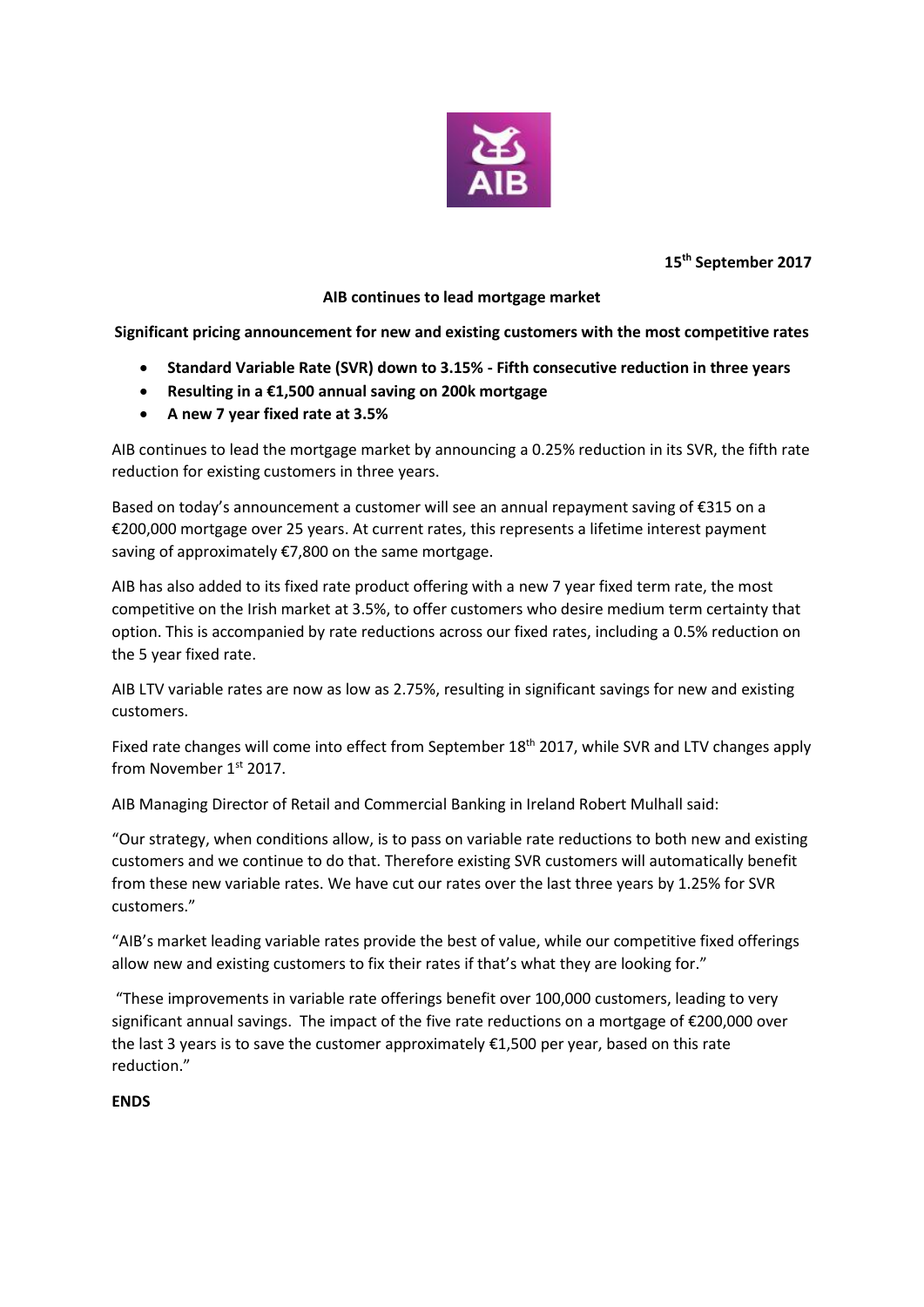### **See tables below**

### **Further information:**

Stephen O'Shea, Tel: 01 772 0456 or 087 094 1077. Email: stephen.p.o'shea@aib.ie Paddy McDonnell, Tel: 01 641 2869 or 087 739 0743. Email: [paddy.x.mcdonnell@aib.ie](mailto:paddy.x.mcdonnell@aib.ie)

### **Notes to Editors:**

Revised variable rates come into effect from November 1<sup>st</sup> 2017 for new and existing customers.

These reductions are not linked to the European Central Bank base interest rate and will therefore not apply to tracker mortgage holders.

The revised rates apply to Owner Occupier, Primary Dwelling Home mortgages.

Impacted customers will be advised of the changes in writing.

The changes included in this announcement apply to AIB customers in the Republic of Ireland only.

## **LTV Variable Interest Rate and SVR**

Loan to Value (LTV) Variable Interest Rate: The LTV variable interest rate available depends on the LTV band. The LTV band is the percentage representing the difference between the loan amount and the value of the property. For example, if a customer has a mortgage of €80,000 on a property valued at €100,000, their LTV rate band would be 80%.

Private Dwelling House (PDH) Standard Variable Rate is held by existing owner occupier mortgage customers only and is known as "PDH SVR". Customers who availed of this rate at loan draw-down remain on this rate for the duration of the loan term, unless they request to switch to a PDH fixed interest rate or to our 'LTV' variable interest rate. It is also the default reversionary rate for customers rolling off a fixed rate if they chose not to re-fix or avail of a LTV rate.

#### **Customer Impact – SVR reduction**

| SVR €200k Mortgage    | 20 years | 25 years | 30 years | 35 years |
|-----------------------|----------|----------|----------|----------|
| <b>Monthly Saving</b> | € 25.25  | € 26.29  | € 27.32  | € 28.32  |
| <b>Annual Saving</b>  | €302.95  | €315.53  | €327.89  | €339.84  |

#### **Summary of rate changes announced:**

| <b>Owner Occupier Rates</b> | <b>AIB Rates</b> |
|-----------------------------|------------------|
|-----------------------------|------------------|